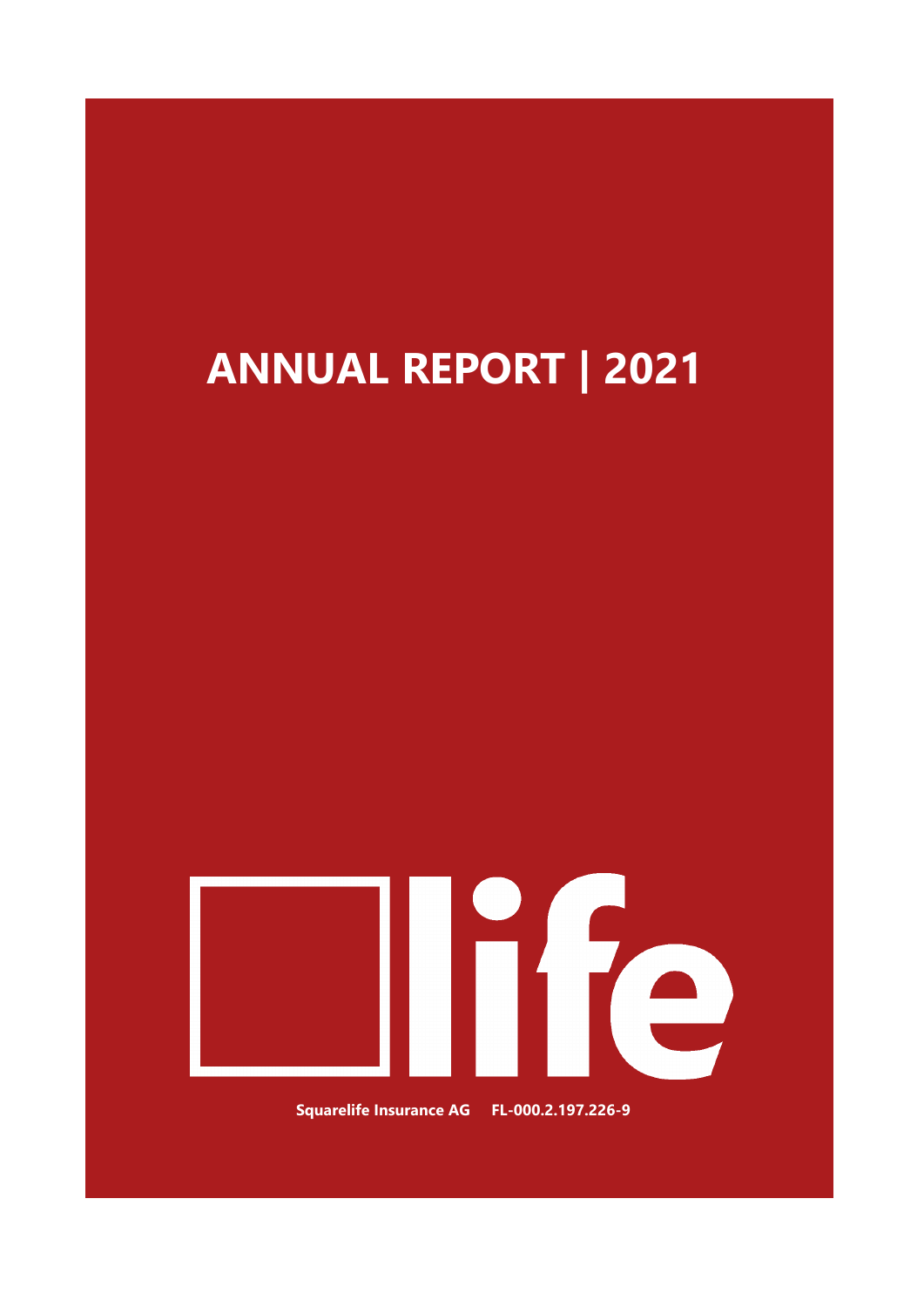# **Tlife**

| 1 | Board of directors, management and auditors |               |                                                                              |    |  |
|---|---------------------------------------------|---------------|------------------------------------------------------------------------------|----|--|
|   | 1.1                                         |               | Board of directors                                                           | 3  |  |
|   | 1.2                                         |               | Management                                                                   | 3  |  |
|   | 1.3                                         | Auditors      |                                                                              | 3  |  |
| 2 |                                             |               | Board of directors report                                                    | 4  |  |
| 3 |                                             | Annual report |                                                                              | 6  |  |
| 4 |                                             |               | Balance sheet and income statement                                           | 8  |  |
|   | 4.1                                         |               | <b>Balance sheet</b>                                                         | 8  |  |
|   |                                             | 4.1.1         | Assets                                                                       | 8  |  |
|   |                                             | 4.1.2         | Liabilities                                                                  | 9  |  |
|   | 4.2                                         |               | Income statement                                                             | 10 |  |
| 5 |                                             |               | Appendix to the balance sheet and income statement                           | 14 |  |
|   | 5.1                                         |               | Basic accounting principles                                                  | 14 |  |
|   |                                             | 5.1.1         | Accounting principles                                                        | 14 |  |
|   |                                             | 5.1.2         | Reporting date                                                               | 14 |  |
|   |                                             | 5.1.3         | Conversion of foreign currencies                                             | 14 |  |
|   |                                             | 5.1.4         | Debt securities and other fixed-income securities                            | 14 |  |
|   |                                             | 5.1.5         | Equity, other variable-income securities, shares in investment funds         | 14 |  |
|   |                                             | 5.1.6         | Capital investments for the account and risk of life insurance policyholders | 14 |  |
|   |                                             | 5.1.7         | <b>Technical provisions</b>                                                  | 15 |  |
|   |                                             | 5.1.8         | <b>TBD</b>                                                                   | 15 |  |
|   | 5.2                                         |               | Notes to the balance sheet                                                   | 15 |  |
|   |                                             | 5.2.1         | Investments                                                                  | 15 |  |
|   |                                             | 5.2.2         | Technical provisions, policyholder's investment risk                         | 16 |  |
|   |                                             | 5.2.3         | Liabilities to affiliated companies                                          | 16 |  |
|   | 5.3                                         |               | Disclosures to the income statement                                          | 16 |  |
|   |                                             | 5.3.1         | Allocation by premiums                                                       | 16 |  |
|   |                                             | 5.3.2         | Allocation of the gross premiums booked according to countries               | 17 |  |
|   |                                             | 5.3.3         | Income from investments                                                      | 17 |  |
|   |                                             | 5.3.4         | Active reinsurance with an associated service contract                       | 17 |  |

x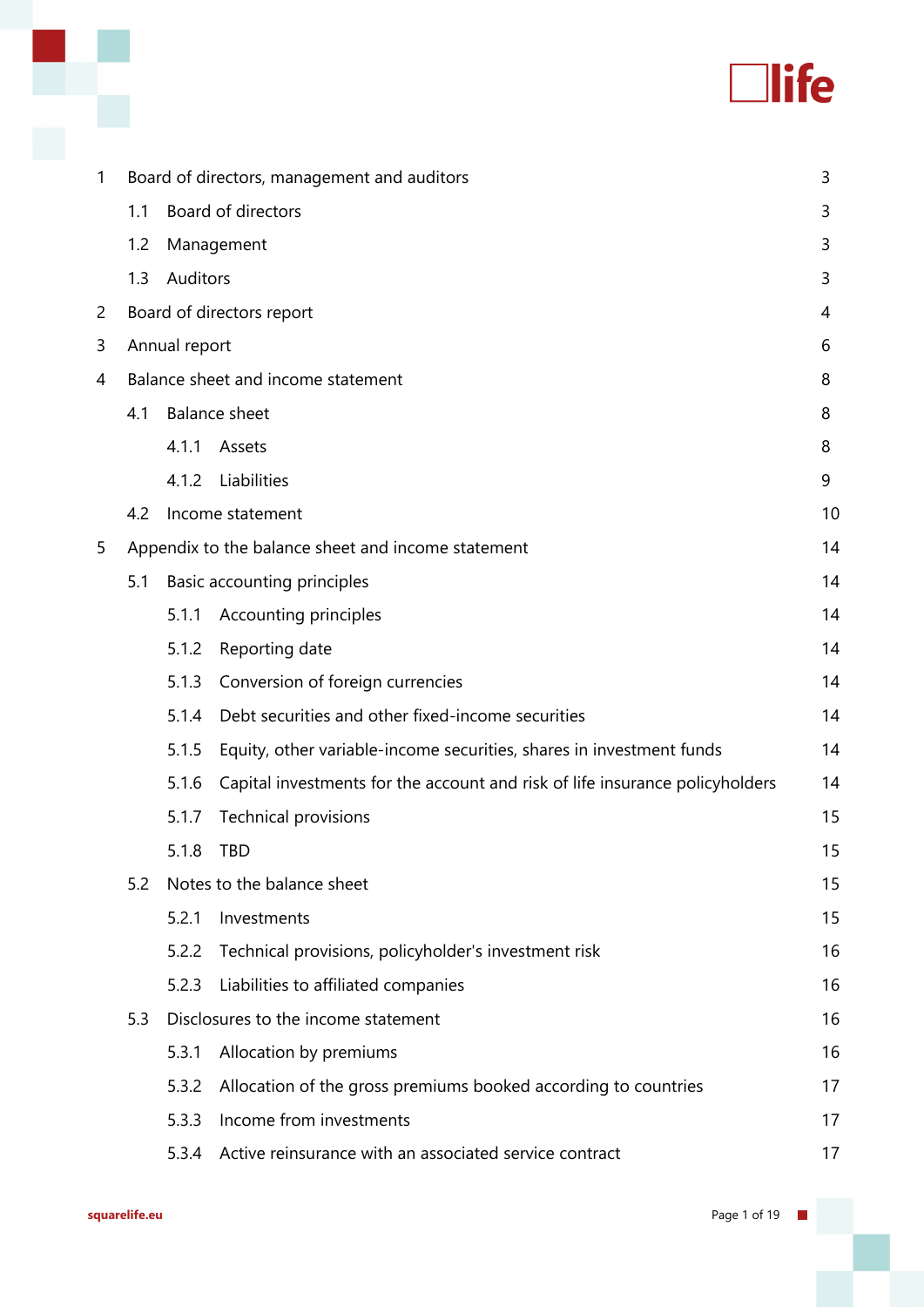

|   |       | 5.4 Other disclosures                                                | 17 |
|---|-------|----------------------------------------------------------------------|----|
|   | 5.4.1 | Employees                                                            | 17 |
|   |       | 5.4.2 Fixed remuneration of the administrative and managerial organs | 18 |
|   | 5.4.3 | Share capital                                                        | 18 |
|   | 5.4.4 | Name and registered office of the parent company                     | 18 |
|   | 5.4.5 | Auditor's fees                                                       | 18 |
|   | 5.4.6 | New Class of Insurance                                               | 18 |
|   | 5.4.7 | Events after the reporting date                                      | 18 |
| 6 |       | Actuarial confirmation                                               | 19 |

Ķ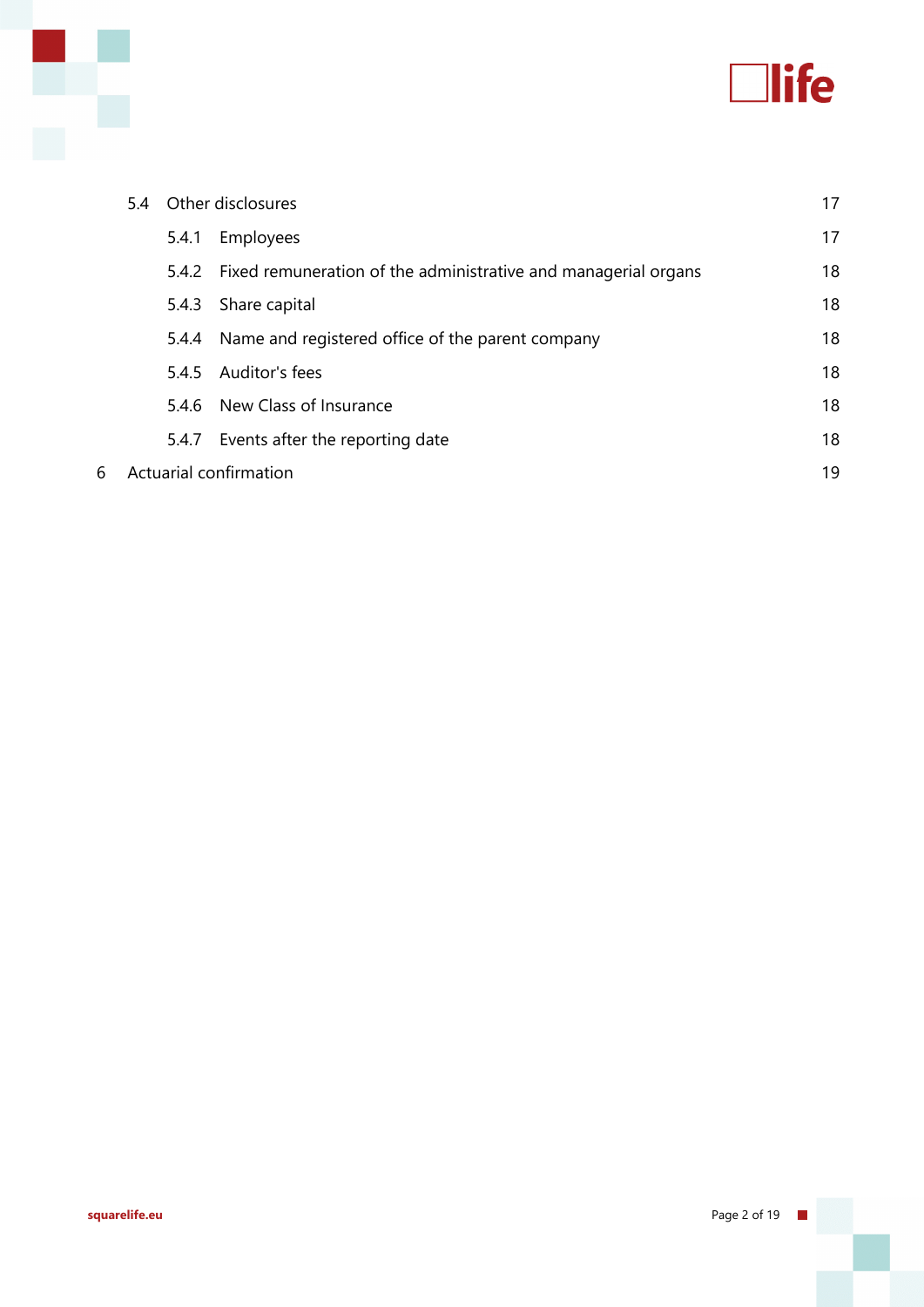

# **1 Board of directors, management and auditors**

As of 31 December 2021

## **1.1 Board of directors**

Hansueli Edelmann - President Fabio Doninelli Alberto De Lorenzi Oliver Ohl

## **1.2 Management**

Dr Elias Vicari - CEO Jörg Dreisow

## **1.3 Auditors**

Grant Thornton AG Bahnhofstrasse 15 FL-9494 Schaan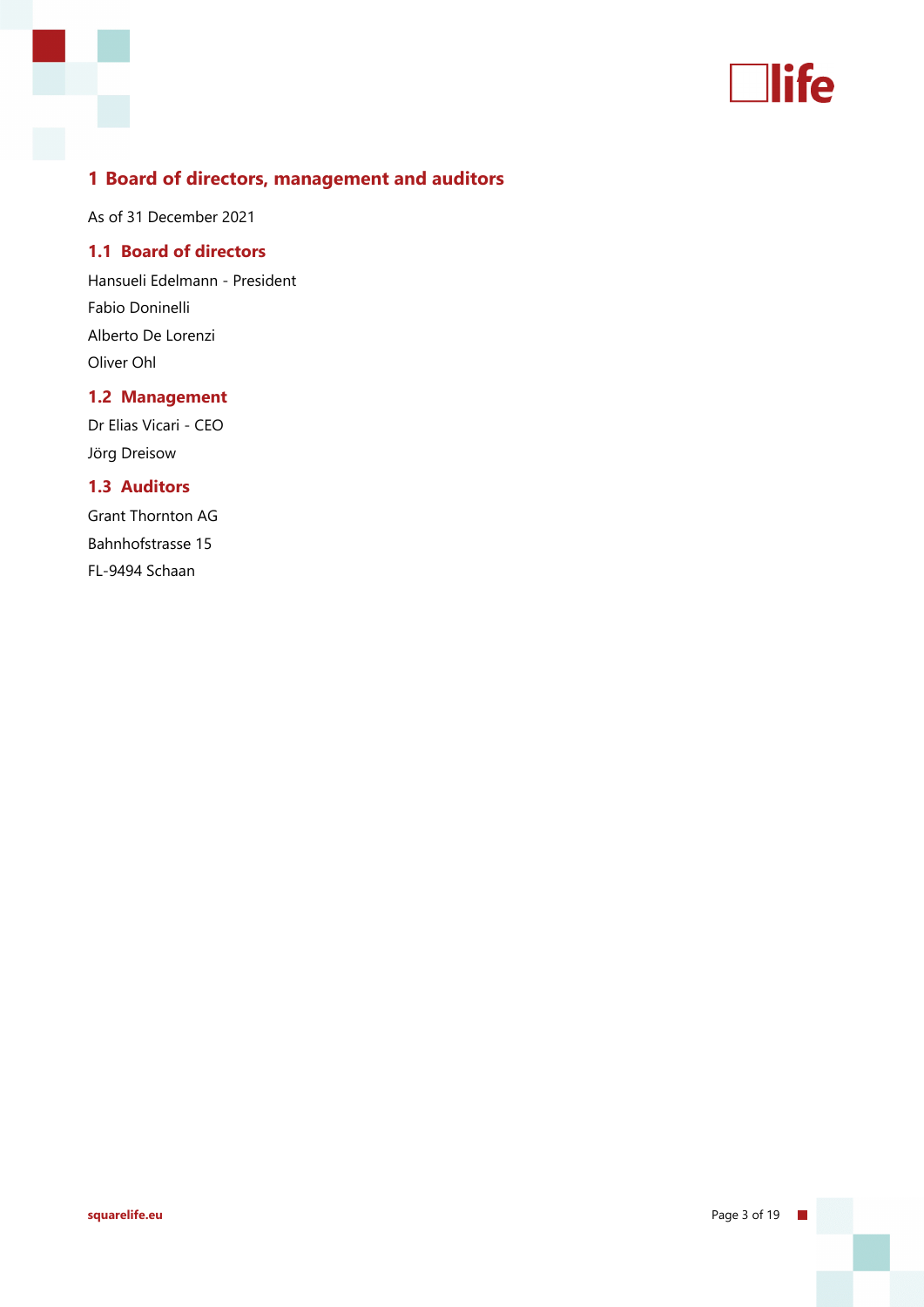

## **2 Board of directors report**

Squarelife lnsurance AG increased its premium income by 20% and achieved a profit of around 631K francs (compared to 616K francs in the previous year). The policy portfolio increased by 30% to almost 50,000 policies. The solvency ratio, a measure of an insurer's solvency, is also at a very high level for 2021. All in all, Squarelife has achieved a good result.

This could be the end of the Board of Directors' report. However, it is the primary duty of the board to present a longer report. Every year, at the appropriate time, the rule is: after the report is before the report. Again and again the question arises, what could be of interest to the interested reader? But who are these readers, assuming that there are such readers?

Some of our 50,000 customers who want to know something about the insurance company they are insured with? They also know however that the board of directors' reports often gloss over things and say nothing with unctuous words.

Shareholders? In the case of Squarelife, which is not listed on the stock exchange, these are a dozen private individuals who occupy key positions in the sister company Lifeware and no longer need to be convinced of Squarelife's qualities.

Journalists? What could they possibly care about an insurance company that is tiny in terms of premiums collected compared to the giants of the industry, has its domicile in a village of one of the smallest countries on earth, is not "systemically relevant", has no public shareholders and is scandal-free?

Regulators? They know their insurers, their strengths and weaknesses well enough from the countless reports that the supervisors and auditors have to file. They could at least smile now and then at the attempts of the insurance companies to conceal unpleasant facts in the reports or to twist them into successes.

Recent times have been marked by two epochal events, the COVID-19 pandemic and the invasion of Ukraine. Should or must an insurance company that is only slightly affected, report on these events? Is it qualified or at least competent to do so? Probably not. Nevertheless, we take the liberty of expressing an opinion here.

The pandemic is a global tragedy with 450 million infections and 6 million deaths. It has brought untold suffering to victims, families, communities and countries. At present, it has all but disappeared from the headlines, seemingly defeated. This is deceptive. Further waves of mutated viruses cannot be ruled out. Even if they fail to materialise, the consequences of the pandemic such as Long Covid, divided societies, conspiracy theories, disunited science, social developments will keep us busy for a long time to come.

One lesson must definitely be learned: a global pandemic must be fought globally. The private sector has sent a strong signal with the rapid development of vaccines. But otherwise, measures around the world were anything but coordinated. Some countries rigorously contained their populations, others glossed over the virus. Certain nations closed borders, others left them open. Some countries tested and vaccinated consistently, many dithered and hesitated. Even within countries, there was often disagreement about measures.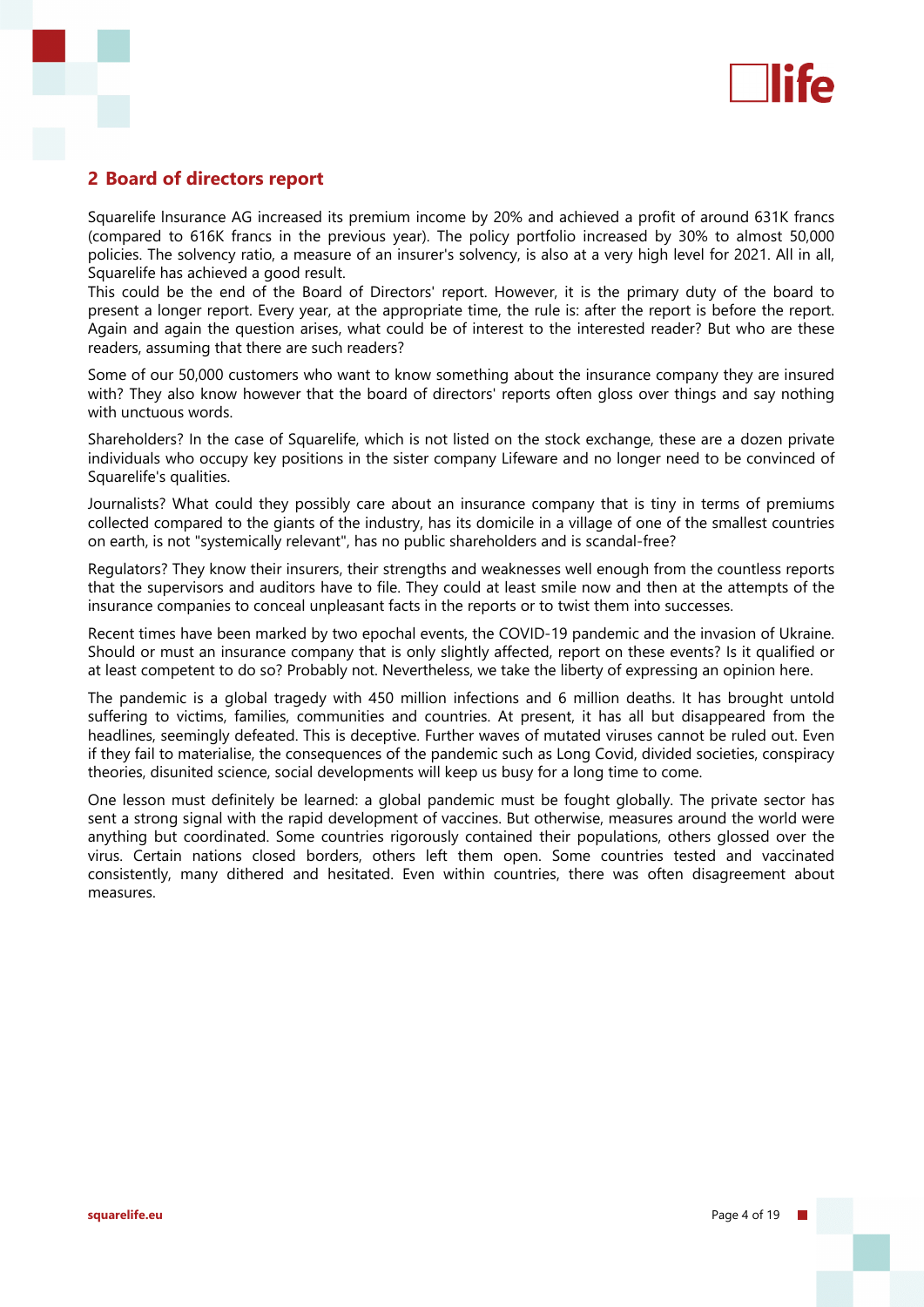

The invasion of Ukraine is a war that cannot be justified by anything (if there are any just wars at all), neither by the alleged threat to the by far largest country on earth with one of the strongest armies nor by distant historical claims. According to Max Frisch, the most heavily armed always feel most threatened. The immediate consequences of the attack by the lone ruler in Moscow are the dead, the injured, the traumatised, the starving, the fleeing, the destruction. The indirect consequences are incalculable: nuclear escalation, new cold war, sanctions and trade disputes, cyber battles, energy crises, impaired global economy. More important initiatives such as climate protection, the fight against poverty or the promotion of education are being slowed down. International peacekeeping has failed once again.

From the narrow perspective of the global insurance industry, the effects of both events are manifold, but do not threaten the existence of the industry. The number of insurance claims is increasing, the risks on insurers' and pension funds' investments are rising, insurance markets are dropping due to sanctions or voluntary withdrawals. On the other hand, new insurance markets open up, new insurance needs arise, new distribution channels develop.

Neither the pandemic nor the war against Ukraine with all its consequences are pushing us to change our business model. This is based on the technical platform of the sister company Lifeware and the focus on core competences. Lifeware's platform enables the rapid development of new products and the purely digital administration of all policies. Every policy with all its personal and technical data, incoming and produced physical or electronic documents can be viewed and processed by authorised staff. Core competences do not include the company's sales force and asset management. Squarelife does not offer interest rate guarantees on products with an investment component until further notice.

Squarelife differentiates between its own and third-party's insurance products. Squarelife's intentions and ideas are realised first. Partner products are designed for banks, specialised sales organisations, brokers, asset managers and other insurers according to their needs and wishes - Squarelife acts as a product factory. The services and conditions of partner products may differ from Squarelife's own products, whereby Squarelife sets minimum requirements. In any case, Squarelife remains the insurance provider.

In only a few days, the product for the partner is developed and presented on the screen in the form of prototypes. If a partner decides to go this route, the product is given the partner's corporate identity, incorporated into its offer systems and managed by Squarelife. Even today, product development in most insurance companies takes several months, if not years. With Squarelife, our partners reach their goal much faster and more cost-effectively.

There is hardly an insurer today that is not committed to digitalisation. It is primarily used to reduce costs and offer products online. Squarelife has long since reached this level of digitalisation. Beyond pure cost reductions, digitalisation offers new and unimagined opportunities to further improve products and services and to interact with customers. "Crazy" ideas are allowed, experiments are encouraged, prototypes are tested.

Digitalisation is often experienced as dehumanising. We want to be close to people, especially, but not only, in claims. This orientation, internally called human touch, is important to Squarelife. We are at the beginning of the path to a new generation of insurance solutions.

The board of directors sincerely thanks all employees for their enormous commitment and great dedication.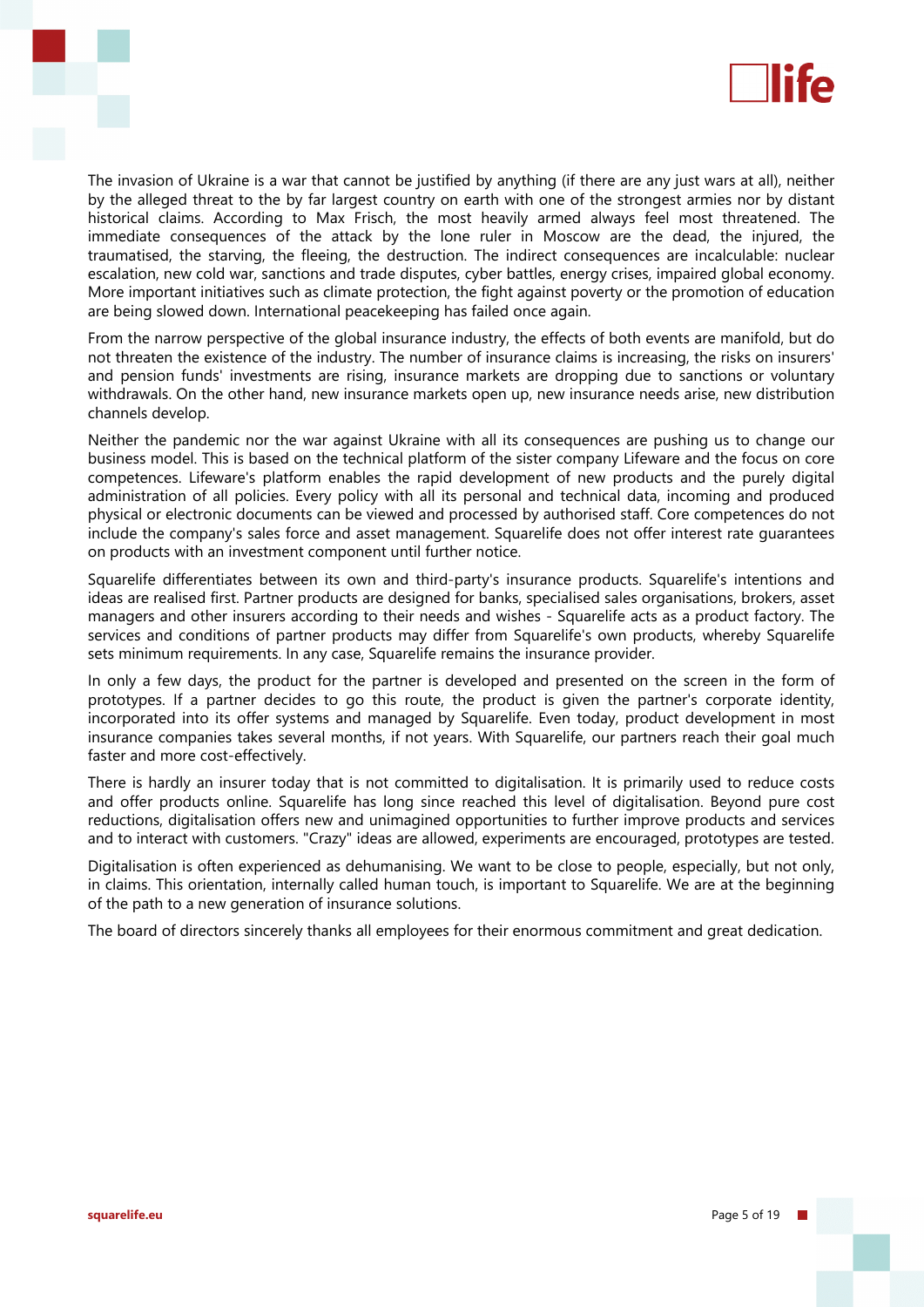

## **3 Annual report**

#### **Introduction**

Squarelife's 6th new business year was again concluded with a substantial profit, for the third time in a row with a profit of more than CHF 500,000. The equity capital was thus significantly increased in the last few years. The equity ratio is a very respectable 15%.

Squarelife is thus one of the most solvent insurers in Europe, not only from a solvency point of view, but also according to classic accounting ratios.

For a company this young, to have achieved this very solid position without any kind of external or advance financing is very encouraging and confirms the company's strategic orientation.

#### **Review 2021**

Even though Squarelife was able to operate without any restrictions in 2021, the year and the development continued to be noticeably influenced by the COVID-19 pandemic and the resulting measures. For example, personal meetings with existing and potential business partners were not possible to the desirable extent in order to be able to generate the best possible results from business relationships for all parties involved. Nevertheless, a portfolio growth of 28.7% was achieved as of December 31, 2021 compared to December 31,

2020, which in absolute terms means an increase slightly higher than in 2020: 10,833 in 2021 vs. 9,869 in 2020.



The portfolio growth since the start of new business in 2016 remains noticeably stable:

Service and customer satisfaction in claims settlement are of particular importance to Squarelife. We take our customers' expectations of qualified claims settlement as a source of constant motivation to improve our services and our tariffs. Even if it is inherently difficult to fulfil all customer wishes, we see this as a fundamental confirmation that we have objectively fulfilled all performance requirements.

As in previous years, almost a thousand claims were reported in 2021. On a positive note, only one lawsuit which was settled - and no supervisory complaints were filed.

Since December 2020, Squarelife has also been writing contracts in the "health insurance" sector. The sales expectations were not met in 2021. The portfolio of health insurance contracts as of December 31, 20021 amounts to 1,281 policies. Primarily due to the COVID-19 pandemic, business contacts could not be realised and pursued as planned. Therefore, a loss of 68,000 francs was achieved for this insurance line exclusively.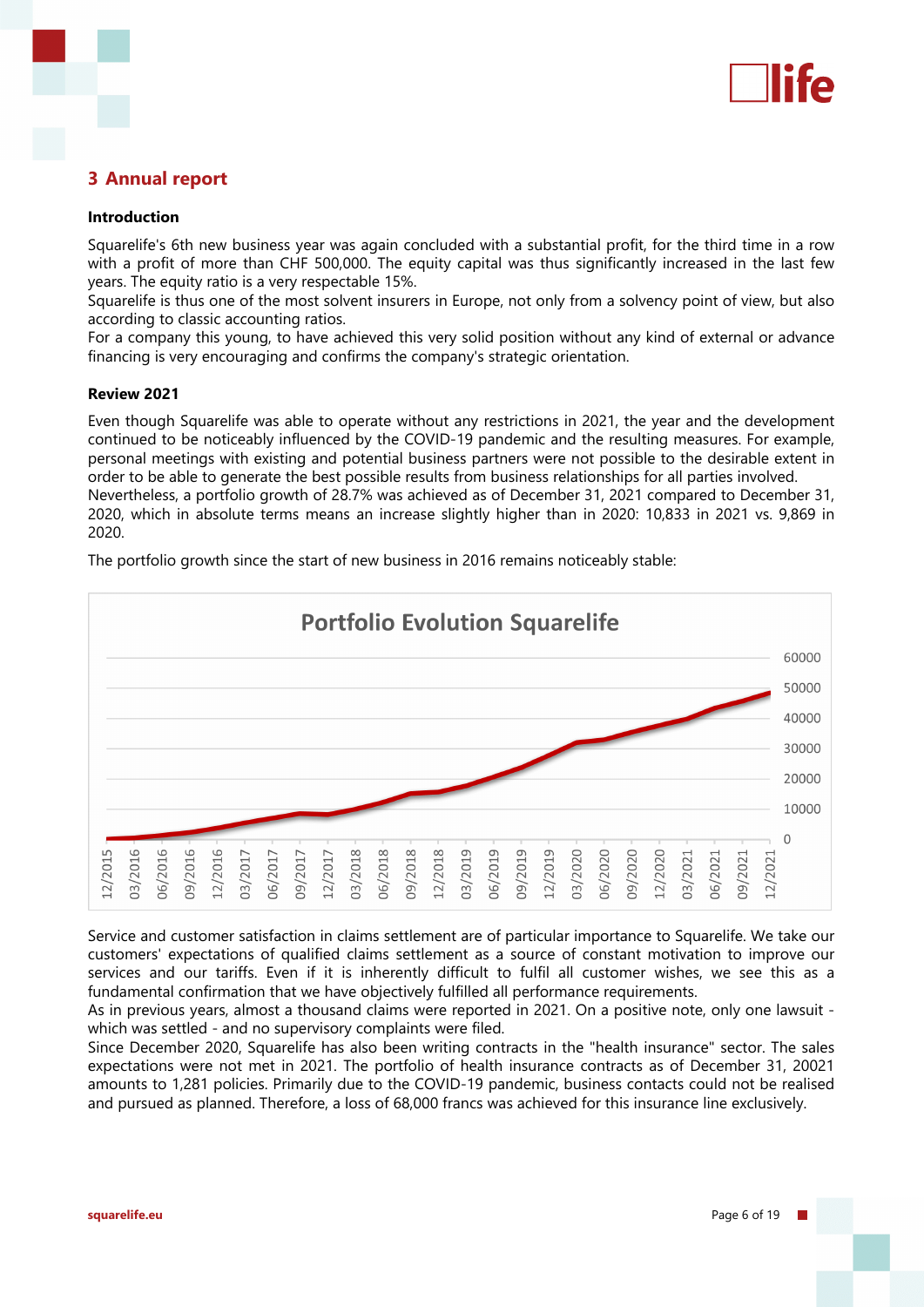

### **Prospect for 2022**

Alongside the continuing difficulty in assessing the impact of the COVID-19 pandemic, the outbreak of war in Ukraine is another factor for which it is not possible to estimate what the impact on the insurance sector will be and to what extent Squarelife and its products and markets will be affected.

Squarelife's conservative underwriting policy of focusing on European core markets has proven to be generally crisis-proof. Squarelife's portfolio is not affected by the first sanctions against Russia.

Squarelife is confident of being able to continue the growth path of the past years without restrictions.

Squarelife would like to thank all customers and partners for the trust they have placed in us.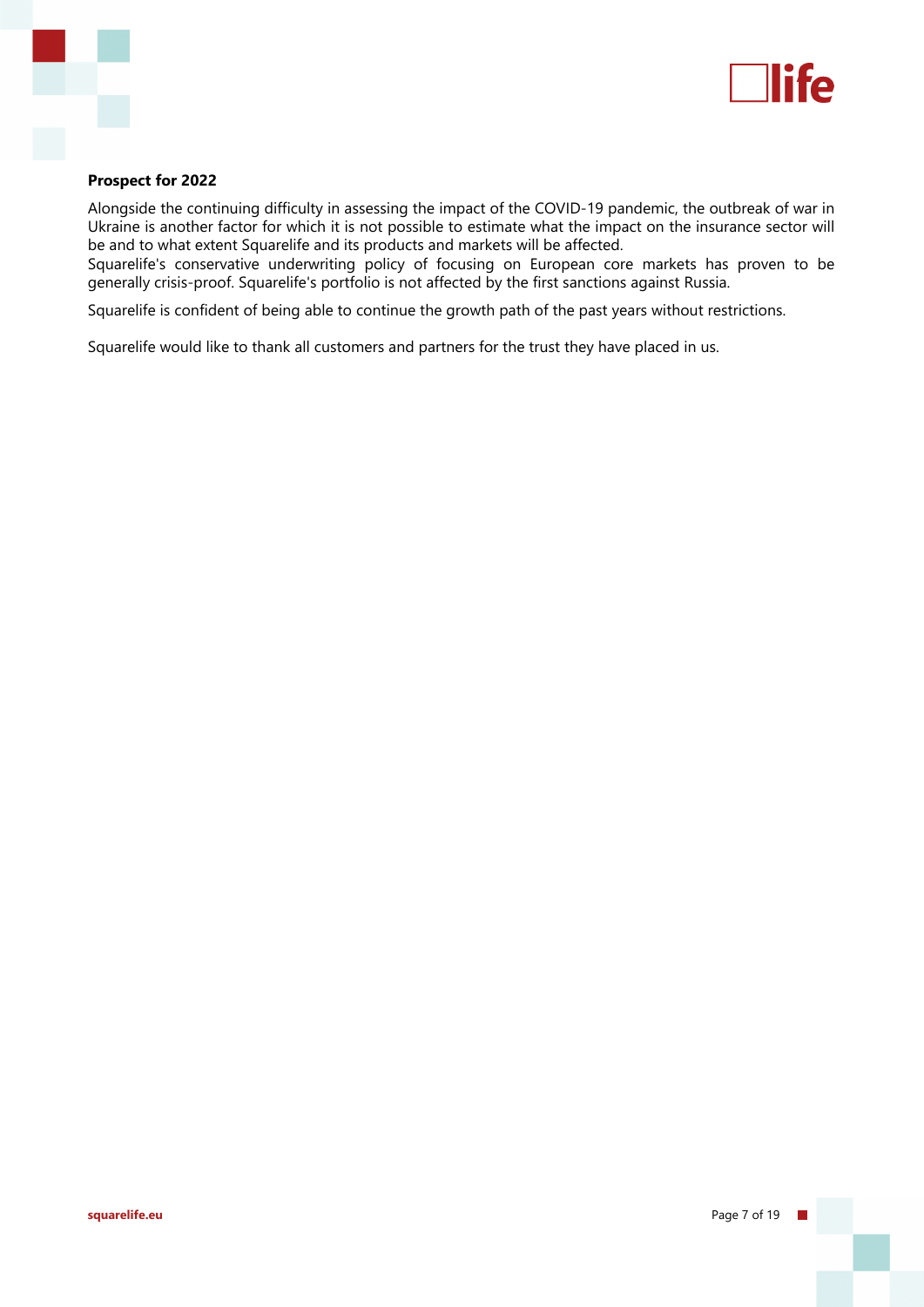

# **4 Balance sheet and income statement**

## **4.1 Balance sheet**

**4.1.1 Assets**

|   | <b>Balance sheet</b>                                                                              | <b>Appendix</b> | 31.12.2021 | 31.12.2020  |
|---|---------------------------------------------------------------------------------------------------|-----------------|------------|-------------|
|   |                                                                                                   |                 | <b>CHF</b> | <b>CHF</b>  |
| B | Investments                                                                                       | 5.2.1           |            |             |
|   | III. Other investments                                                                            |                 |            |             |
|   | 1) Equity, other variable-income securities and shares in<br>investment funds                     |                 | 5,217,838  | 5,609,675   |
|   | 2) Debt securities and other fixed-income securities                                              |                 | 4,501,721  | 4,382,571   |
|   |                                                                                                   |                 | 9,719,559  | 9,992,246   |
|   | C Capital investments for the account and risk of life<br>insurance policyholders                 | 5.2.2           |            |             |
|   | Capital investments for the account and risk of life<br>insurance policyholders                   |                 | 66,801,722 | 64,847,641  |
|   |                                                                                                   |                 | 66,801,722 | 64,847,641  |
|   | D Additional receivables                                                                          |                 |            |             |
|   | I. Receivables from self-concluded business                                                       |                 |            |             |
|   | C) from insurance policyholders                                                                   |                 | 221,601    | 193,501     |
|   | II. Receivables from reinsurance business                                                         |                 |            |             |
|   | 3) from other debtors                                                                             |                 | 1,796,120  | 943,403     |
|   | III. Other receivables                                                                            |                 |            |             |
|   | 3) from other debtors                                                                             |                 | 446,993    | 410,340     |
|   |                                                                                                   |                 | 2,464,714  | 1,547,244   |
| E | <b>Other assets</b>                                                                               |                 |            |             |
|   | I. Property, plant and equipment (apart from plots of<br>land and buildings) and inventory stocks |                 | 0          | $\mathbf 0$ |
|   | II. Current credits with banks, giro cheque credits,<br>cheques and cash-in-hand                  |                 | 7,372,705  | 4,656,689   |
|   |                                                                                                   |                 | 7,372,705  | 4,656,689   |
| F | <b>Prepaid expenses</b>                                                                           |                 |            |             |
|   | I. Prepaid interest payments and rents                                                            |                 | 16,721     | 14,185      |
|   | III. Other prepaid expenses                                                                       |                 | 0          | 0           |
|   |                                                                                                   |                 | 16,721     | 14,185      |
|   | <b>Total assets</b>                                                                               |                 | 86,375,421 | 81,058,004  |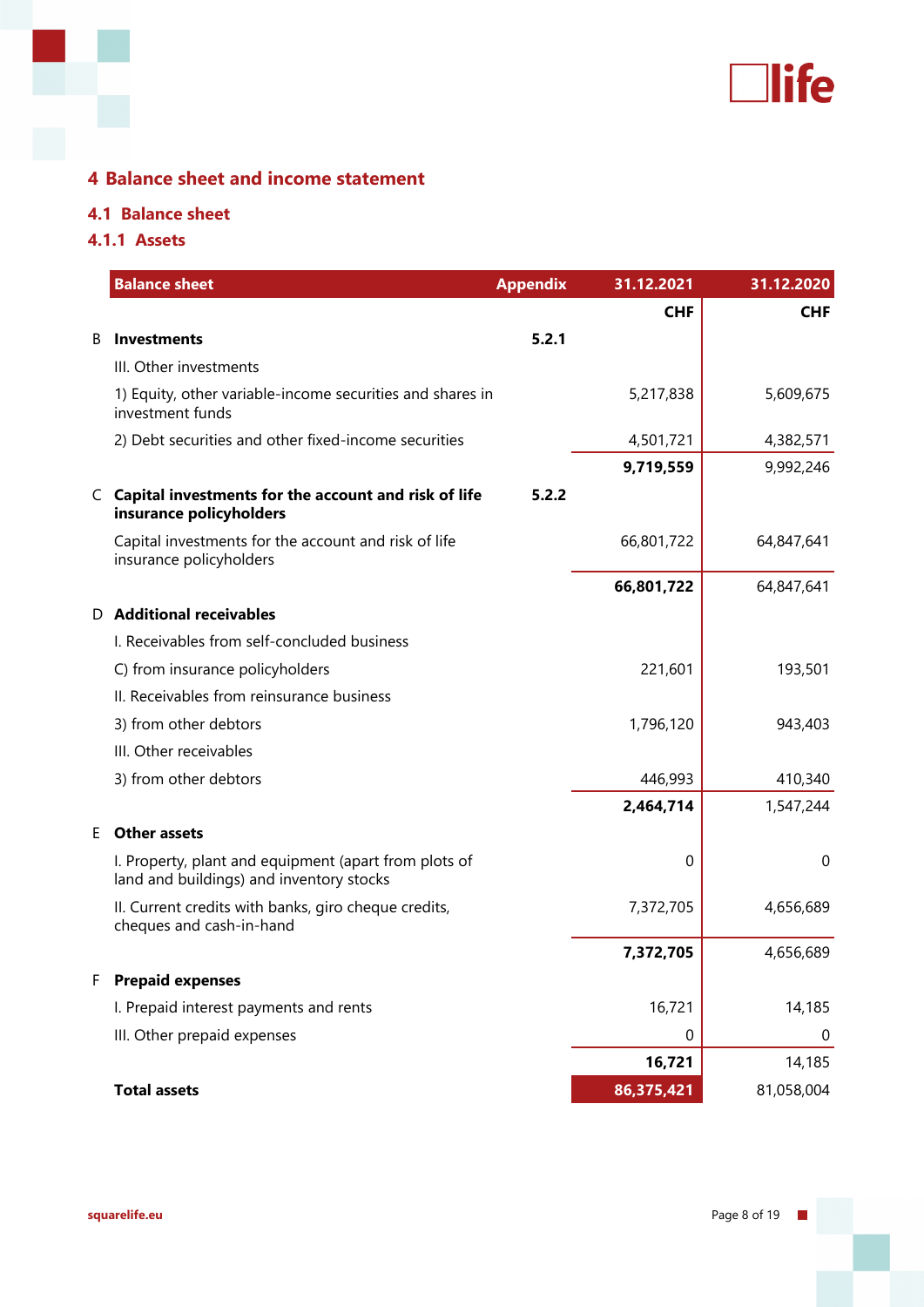

## **4.1.2 Liabilities**

|    | <b>Balance sheet</b>                                                                                                            | <b>Appendix</b> | 31.12.2021   | 31.12.2020   |
|----|---------------------------------------------------------------------------------------------------------------------------------|-----------------|--------------|--------------|
|    |                                                                                                                                 |                 | <b>CHF</b>   | <b>CHF</b>   |
|    | A Shareholders' equity                                                                                                          |                 |              |              |
|    | I. Subscribed capital                                                                                                           |                 | 7,000,000    | 7,000,000    |
|    | II. Organisation funds                                                                                                          |                 | 7,800,000    | 7,800,000    |
|    | V. Profit/loss carried forward                                                                                                  |                 | $-3,061,050$ | $-3,677,943$ |
|    | VI. Annual profit/loss                                                                                                          |                 | 631,167      | 616,892      |
|    |                                                                                                                                 |                 | 12,370,116   | 11,738,950   |
| D  | <b>Technical provisions</b>                                                                                                     |                 |              |              |
|    | I. Prepayments of insurance premiums                                                                                            |                 | 378,316      | 159,658      |
|    | II. Insurance provision                                                                                                         |                 |              |              |
|    | 1) Gross amount                                                                                                                 |                 | 3,893,778    | 1,906,787    |
|    | 2) Reinsurers' share                                                                                                            |                 | $-3,158,188$ | $-1,580,267$ |
|    | III. Provision for unsettled insurance claims                                                                                   |                 | 3,289,046    | 1,665,249    |
|    | V. Equalisation reserve                                                                                                         |                 | 1,630,120    | 1,415,461    |
|    |                                                                                                                                 |                 | 6,033,073    | 3,566,889    |
| Е. | Technical provisions for life insurance contracts,<br>insofar as the investment risk is borne by the<br>insurance policyholders | 5.2.2           |              |              |
|    | Technical provisions for life insurance contracts, insofar<br>as the investment risk is borne by the insurance<br>policyholders |                 | 66,801,722   | 64,847,641   |
|    |                                                                                                                                 |                 | 66,801,722   | 64,847,641   |
| F. | <b>Other provisions</b>                                                                                                         |                 |              |              |
|    | II. Tax provisions                                                                                                              |                 | 58,387       | 38,307       |
|    |                                                                                                                                 |                 | 58,387       | 38,307       |
|    | H Other liabilities                                                                                                             |                 |              |              |
|    | I. Accounts payable arising out of direct insurance<br>business                                                                 |                 |              |              |
|    | 3. to other creditors                                                                                                           |                 | 605,602      | 494,728      |
|    | V. Other liabilities                                                                                                            |                 |              |              |
|    | 1. Liabilities from taxes                                                                                                       |                 | -1           | 11,550       |
|    | 2. Liabilities within the framework of social security                                                                          |                 | 22,337       | 15,460       |
|    | 3. Other liabilities to affiliated companies                                                                                    | 5.2.3           | $-9,592$     | 52,506       |
|    | 5. Other liabilities to other creditors                                                                                         |                 | 388,078      | 213,746      |
|    |                                                                                                                                 |                 | 1,006,424    | 787,991      |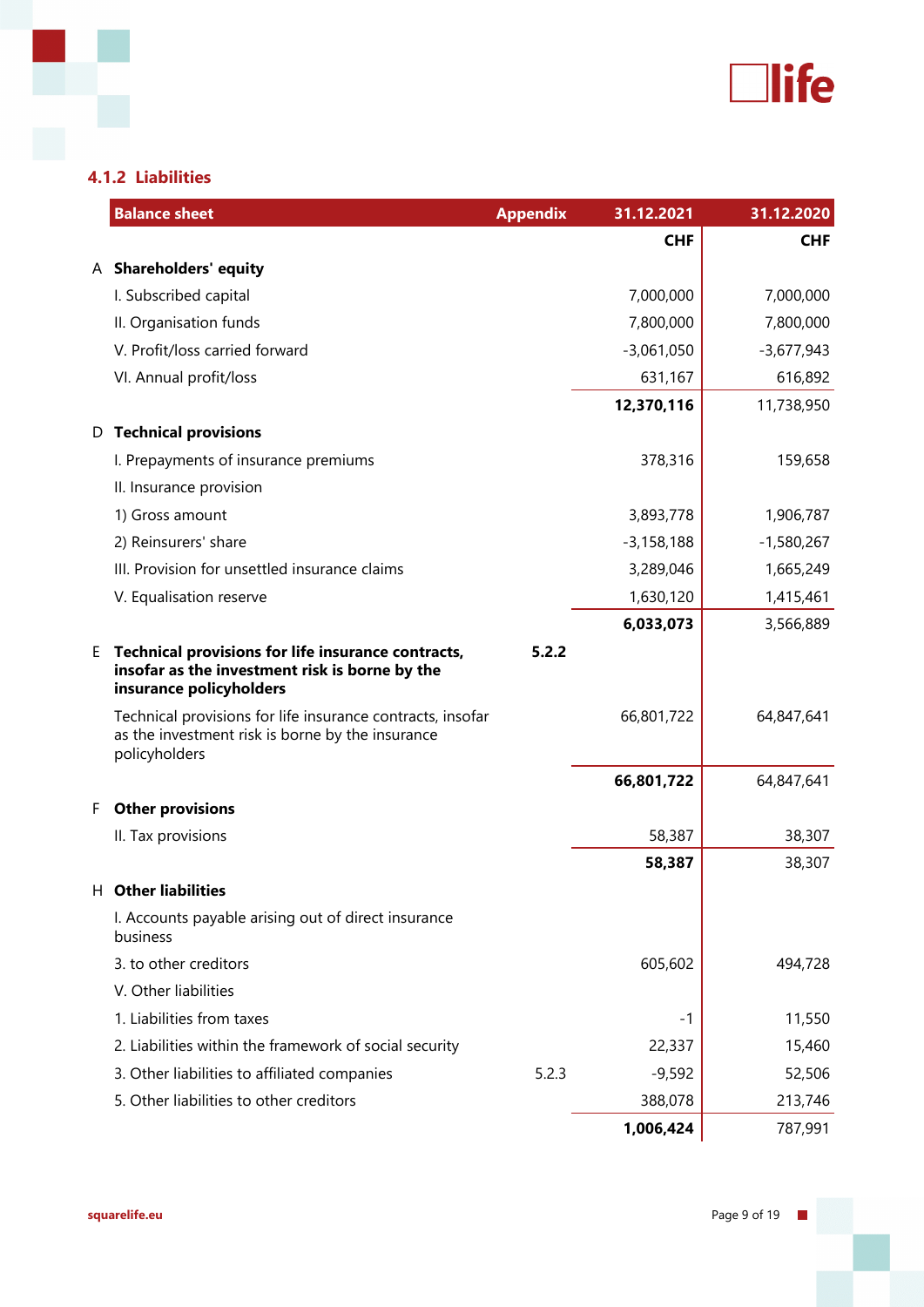

| <b>Deferred charges</b>  |            |            |
|--------------------------|------------|------------|
| Deferred charges         | 105,699    | 78,227     |
|                          | 105,699    | 78,227     |
| <b>Total liabilities</b> | 86,375,421 | 81,058,004 |

## **4.2 Income statement**

r

|   | I. Actuarial accounting for life insurance           | <b>Appendix</b> | $01.01.2021 -$<br>31.12.2021 | 01.01.2020 -<br>31.12.2020 |
|---|------------------------------------------------------|-----------------|------------------------------|----------------------------|
|   |                                                      |                 | <b>CHF</b>                   | <b>CHF</b>                 |
| 1 | <b>Premiums earned for own account</b>               | 5.3.1/2         |                              |                            |
|   | a) Gross premiums booked                             |                 | 11,673,972                   | 7,233,853                  |
|   | b) Reinsurance premiums ceded                        |                 | $-4,073,834$                 | $-2,979,125$               |
|   | c) Change in gross unearned premiums                 |                 | $-208,415$                   | $-100,204$                 |
|   |                                                      |                 | 7,391,723                    | 4,154,524                  |
| 2 | <b>Income from investments</b>                       | 5.3.3           |                              |                            |
|   | c) Current income from other capital investments     |                 | 197,291                      | 81,147                     |
|   | e) Gains on the disposal of capital investments      |                 | 184,930                      | 42,505                     |
|   |                                                      |                 | 382,221                      | 123,652                    |
| 3 | <b>Unrealised gains from capital investments</b>     |                 |                              |                            |
|   | Unrealised gains from capital investments            |                 | 9,231,052                    | 9,864,327                  |
|   |                                                      |                 | 9,231,052                    | 9,864,327                  |
| 4 | Other underwriting income for own account            | 5.3.4           |                              |                            |
|   | Other underwriting income for own account            |                 | 312,259                      | 299,030                    |
|   |                                                      |                 | 312,259                      | 299,030                    |
| 5 | Claims expenses for expeditures for insurance claims |                 |                              |                            |
|   | a) Claims paid                                       |                 |                              |                            |
|   | aa) Gross amount                                     |                 | $-8,211,944$                 | $-14,246,939$              |
|   | bb) Reinsurers' share                                |                 | 1,941,981                    | 1,511,241                  |
|   | b) Change in the provision for unsettled claims      |                 | $-269,080$                   | $-111,655$                 |
|   |                                                      |                 | $-6,539,043$                 | $-12,847,353$              |
| 6 | Change in the remaining actuarial net provisions     |                 |                              |                            |
|   | a) Change in insurance provision                     |                 |                              |                            |
|   | aa) Gross amount                                     |                 | $-4,100,397$                 | 10,331,965                 |
|   | bb) Reinsurers' share                                |                 | 1,743,780                    | 1,604,035                  |
|   | b) Change in other technical provisions              |                 | $-209,931$                   | $-294,873$                 |
|   |                                                      |                 | $-2,566,547$                 | 11,641,127                 |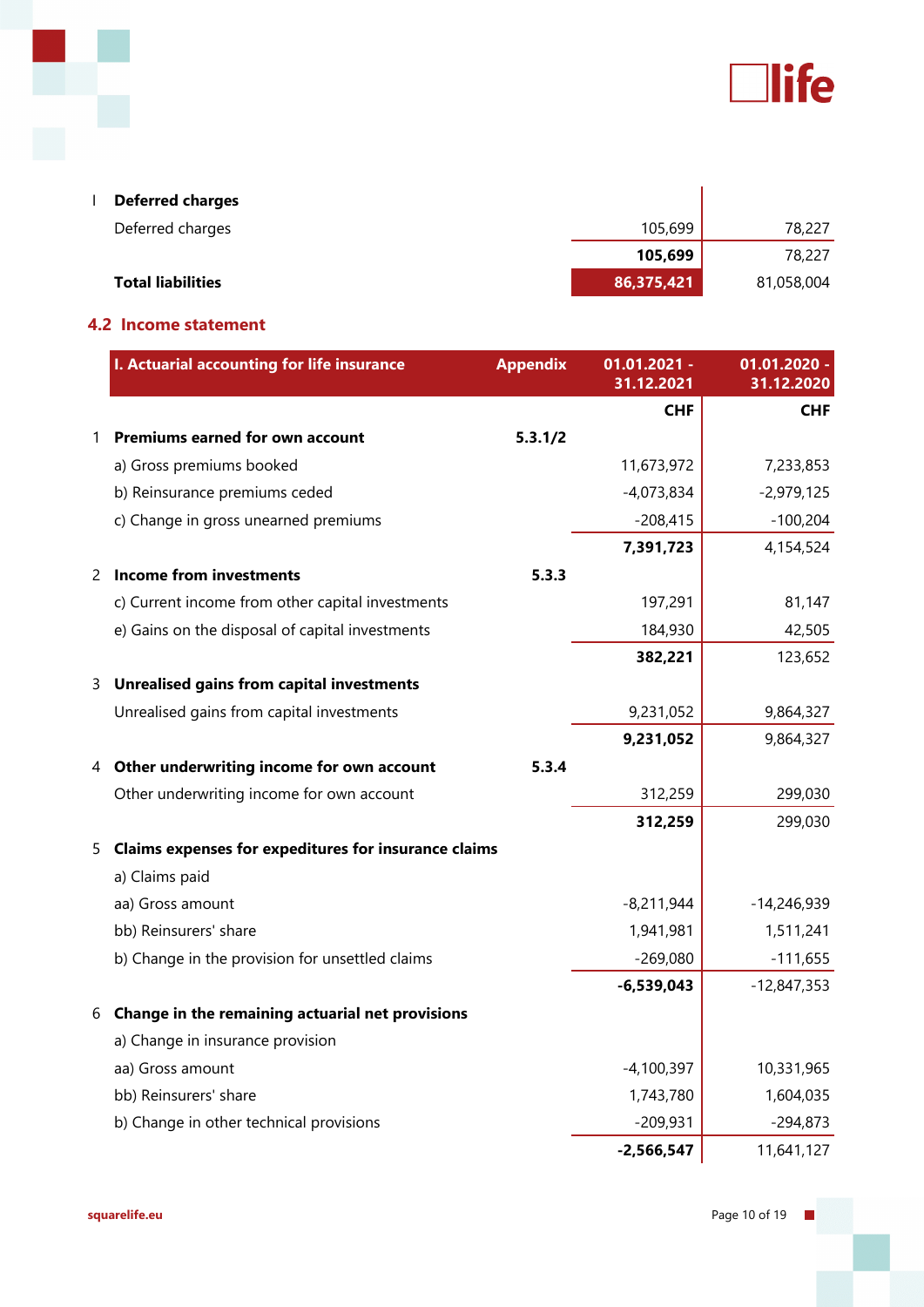

| 8 | <b>Operating expenses for own account</b>                                          |              |               |
|---|------------------------------------------------------------------------------------|--------------|---------------|
|   | a) Acquisition costs                                                               | $-826,960$   | $-764,007$    |
|   | b) Administration expenses                                                         | $-1,546,889$ | $-1,193,484$  |
|   |                                                                                    | $-2,373,849$ | $-1,957,491$  |
| 9 | <b>Expenses for capital investments</b>                                            |              |               |
|   | a) Expenses for the administration of capital investments<br>and interest expenses | $-83,589$    | -31,284       |
|   | b) Amortization on investments                                                     | $-129,851$   | $-195,931$    |
|   | c) Losses on the realisation of investments                                        | -4           | -69           |
|   |                                                                                    | $-213,444$   | $-227,284$    |
|   | 10 Unrealised losses from capital investment                                       |              |               |
|   | Unrealised losses from capital investment                                          | $-4,940,648$ | $-10,469,549$ |
|   |                                                                                    | $-4,940,648$ | $-10,469,549$ |
|   | 11 Other technical expenses for own account                                        |              |               |
|   | Other technical expenses for own account                                           | 0            | $-3$          |
|   |                                                                                    | 0            | $-3$          |
|   | <b>Results of the actuarial account for life insurance</b>                         | 683,723      | 580,980       |

p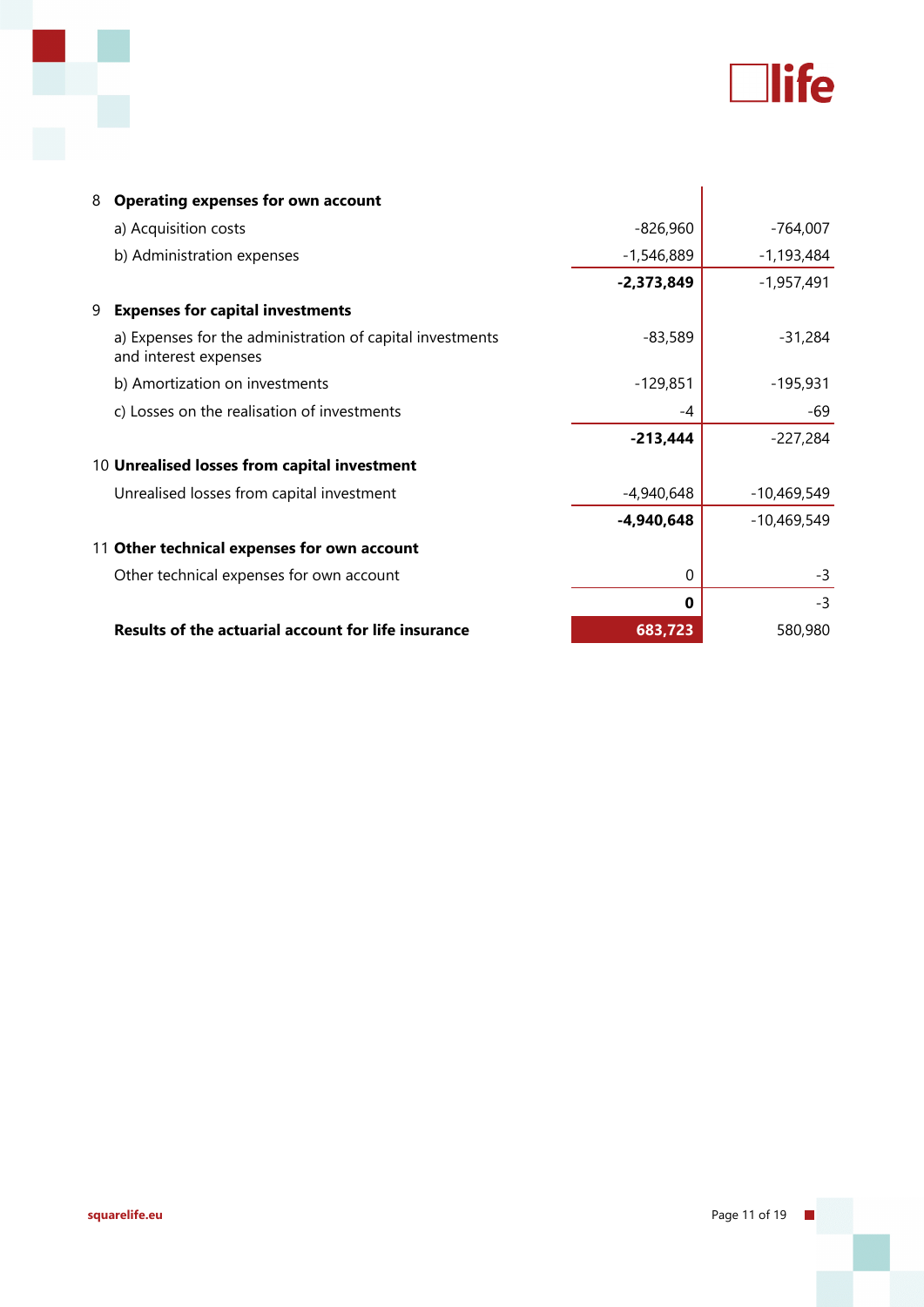

|                | II. Actuarial accounting for health insurance                               | <b>Appendix</b> | $01.01.2021 -$<br>31.12.2021 | $01.01.2020 -$<br>31.12.2020 |
|----------------|-----------------------------------------------------------------------------|-----------------|------------------------------|------------------------------|
|                |                                                                             |                 | <b>CHF</b>                   | <b>CHF</b>                   |
| 1              | <b>Premiums earned for own account</b>                                      | 5.3.1/2         |                              |                              |
|                | a) Gross premiums booked                                                    |                 | 199,637                      | $\Omega$                     |
|                | b) Reinsurance premiums ceded                                               |                 | $-22,985$                    | $\Omega$                     |
|                | c) Change in gross unearned premiums                                        |                 | $-10,243$                    | $\mathbf 0$                  |
|                |                                                                             |                 | 166,410                      | $\mathbf{0}$                 |
| 4              | Claims expenses for expeditures for insurance claims                        |                 |                              |                              |
|                | a) Claims paid - aa) Gross amount                                           |                 | $-68,072$                    | $\Omega$                     |
|                | a) Claims paid - bb) Reinsurers' share                                      |                 | 13,814                       | $\Omega$                     |
|                | b) Change in the provision for unsettled claims                             |                 | $-49,383$                    | $\mathbf 0$                  |
|                |                                                                             |                 | $-103,640$                   | $\mathbf{0}$                 |
| $\overline{7}$ | <b>Operating expenses for own account</b>                                   |                 |                              |                              |
|                | a) Acquisition costs                                                        |                 | $-50,320$                    | $\Omega$                     |
|                | b) Administration expenses                                                  |                 | $-80,953$                    | $\mathbf 0$                  |
|                |                                                                             |                 | $-131,273$                   | $\mathbf 0$                  |
| 9              | Change in security and equalization reserve and in<br>equalization reserves |                 |                              |                              |
|                | Change in security and equalization reserve and in<br>equalization reserves |                 | 1                            | $\mathbf{0}$                 |
|                |                                                                             |                 | 1                            | $\mathbf 0$                  |
|                | Results of the actuarial account for health insurance                       |                 | $-68,503$                    | 0                            |

F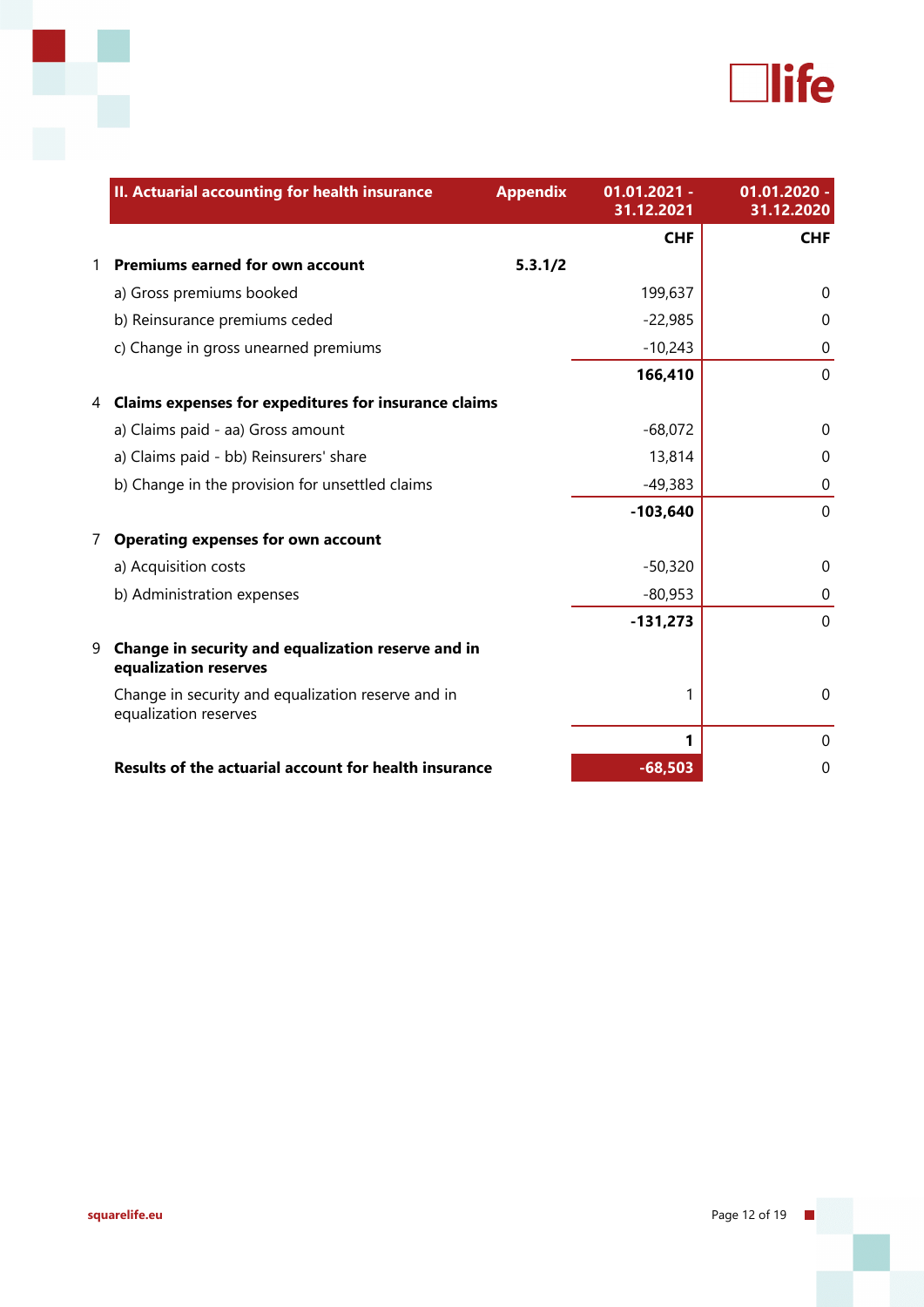

|   | <b>III. Non-actuarial account</b>                     | <b>Appendix</b> | $01.01.2021 -$<br>31.12.2021 | $01.01.2020 -$<br>31.12.2020 |
|---|-------------------------------------------------------|-----------------|------------------------------|------------------------------|
|   |                                                       |                 | <b>CHF</b>                   | <b>CHF</b>                   |
|   | 14 Results of the actuarial account for insurance     |                 |                              |                              |
|   | Results of the actuarial account for life insurance   |                 | 683,723                      | 580,980                      |
|   | Results of the actuarial account for health insurance |                 | $-68,503$                    | 0                            |
|   |                                                       |                 | 615,220                      | 580,980                      |
| 7 | Other income from usual business activity             | 5.3.4           |                              |                              |
|   | Other income from usual business activity             |                 | 312,660                      | 316,301                      |
|   |                                                       |                 | 312,660                      | 316,301                      |
| 8 | Other expenses from usual business activity           | 5.3.4           |                              |                              |
|   | Other expenses from usual business activity           |                 | $-274,410$                   | $-271,750$                   |
|   |                                                       |                 | $-274,410$                   | $-271,750$                   |
|   | 13 Taxes on income and on earnings                    |                 |                              |                              |
|   | Taxes on income and on earnings                       |                 | $-22,304$                    | $-8,639$                     |
|   |                                                       |                 | $-22,304$                    | $-8,639$                     |
|   | <b>Annual profit/loss</b>                             |                 | 631,167                      | 616,892                      |

ł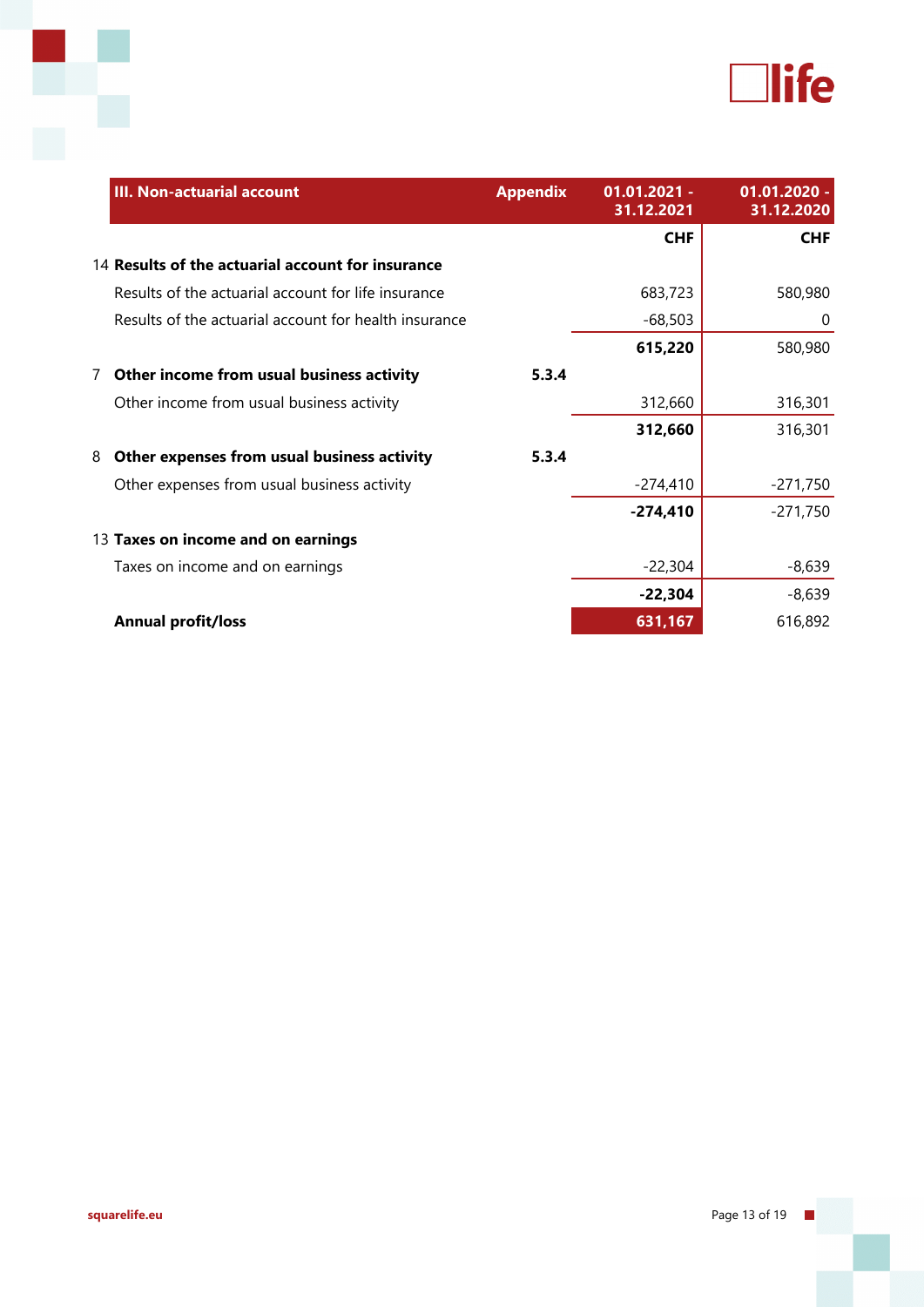

## **5 Appendix to the balance sheet and income statement**

#### **5.1 Basic accounting principles**

#### **5.1.1 Accounting principles**

The Financial Statement is based on the basic principles of the Liechtenstein Law on Persons and Companies (PGR). It also meets the following legal requirements: Law of December 6, 1995 regarding supervision of insurance companies (Insurance Supervision Law; VersAG) and the Ordinance issued to accompany it (Insurance Supervision Ordinance; VersAV) in the respectively valid versions.

#### **5.1.2 Reporting date**

The insurance companies in the Principality of Liechtenstein are legally required to prepare the balance sheet for December 31.

#### **5.1.3 Conversion of foreign currencies**

Credits, receivables, proportional interest payments, liabilities and actuarial provisions etc. issued in foreign currencies are, as a basic principle, converted at the rate on the exchange rate table below. The same also applies to securities issued in a foreign currency. Any possible currency differences are recorded so as to book their effect on net income.

The following reporting date exchange rates were applied in the reporting year:

| <b>Exchange rate on reporting date</b> |                |
|----------------------------------------|----------------|
| US Dollar (USD)                        | 0.9110 CHF/USD |
| Euro (EUR)                             | 1.0358 CHF/EUR |
| Swedish Krona (SEK)                    | 0.1006 CHF/SEK |
| Czech Koruna (CZK)                     | 0.0417 CHF/CZK |
| British Pound (GBP)                    | 1.2339 CHF/GBP |
| Polish Zloty (PLN)                     | 0.2259 CHF/PLN |
| Danish Krone (DKK)                     | 0.1393 CHF/DKK |
| Japanese yen (JPY)                     | 0.0079 CHF/JPY |

## **5.1.4 Debt securities and other fixed-income securities**

Debt securities and other fixed-income securities are valued at the lower of cost or fair value in the event of permanent impairment. If the acquisition costs exceed the repayment amount, the difference is depreciated. The corresponding valuation correction is shown under the item "Investment expenses".

#### **5.1.5 Equity, other variable-income securities, shares in investment funds**

The shares and units in investment funds in Swiss and foreign portfolios are valued according to the lowest value principle (acquisition costs or lower fair value).

#### **5.1.6 Capital investments for the account and risk of life insurance policyholders**

Capital investments for the account and risk of insurance policyholders are valued at their market value on the reporting date or, if the reporting date is not a trading day, at the exchange rate on the last trading day preceding the reporting date.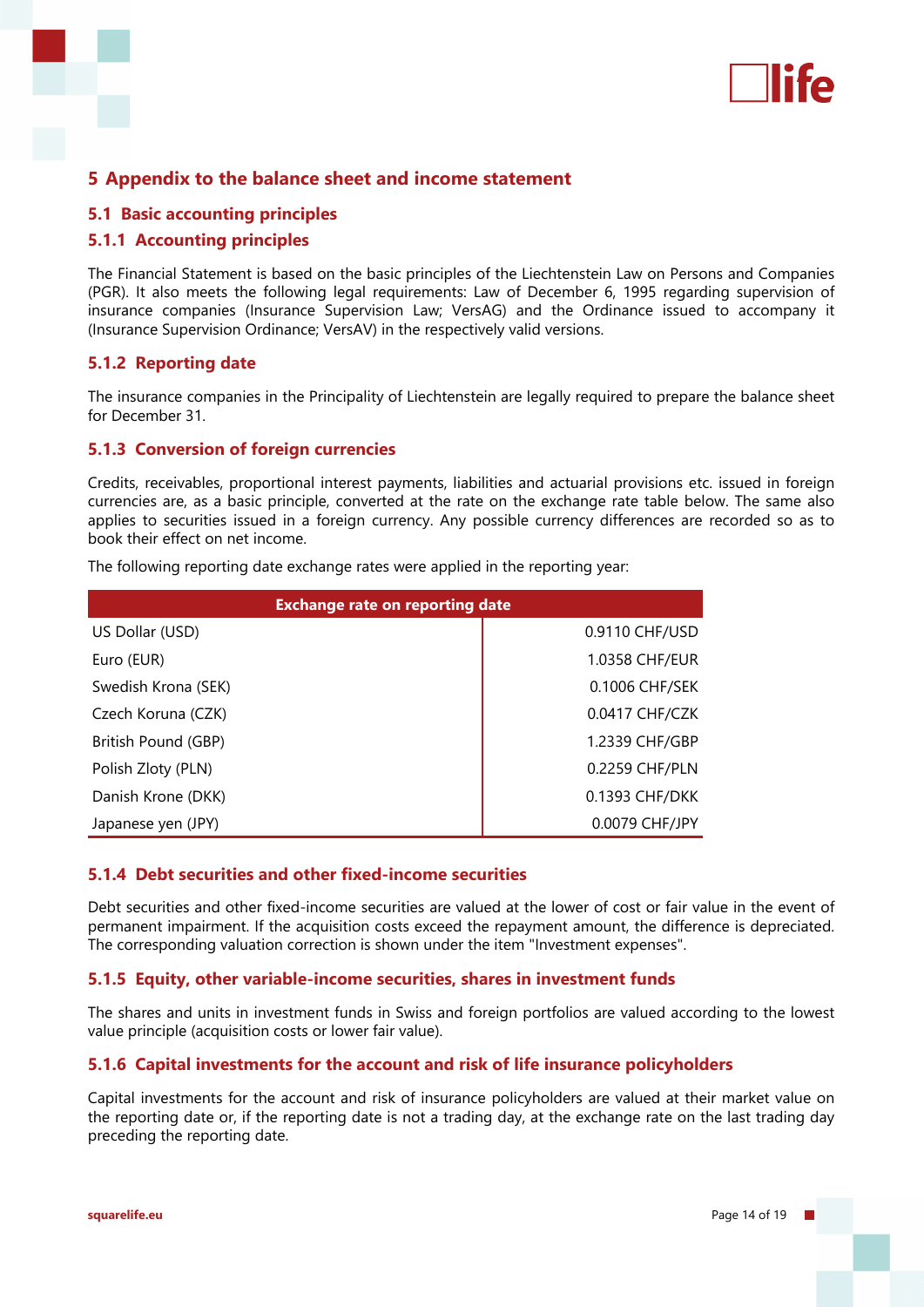

## **5.1.7 Technical provisions**

The actuarial provision comprises the actuarial value of the insurance company's obligations. The actuarial reserve was calculated in accordance with the applicable regulations and actuarial principles. For insurance policies that are linked to investment funds (the risk is borne by the policyholder), the policy reserve corresponds to the value of the investments for the account and risk of the policyholder (item 5.1.6) on the reporting date.

The reserves contain an equalization reserve to stabilize the risk compensation for smaller sub-portfolios or innovative product portfolios with little historical calculation basis.

## **5.1.8 TBD**

TBD

## **5.2 Notes to the balance sheet**

### **5.2.1 Investments**

| Equity, variable-income securities, shares in<br>investment funds | 31.12.2021   | 31.12.2020 |
|-------------------------------------------------------------------|--------------|------------|
| Opening balance                                                   | 5,609,675    | 1,266,059  |
| Additions                                                         | 758,343      | 5,039,362  |
| <b>Disposals</b>                                                  | $-1,214,767$ | $-637,721$ |
| Interest on zero-coupon bonds                                     | 0            | 0          |
| Amortisation and impairment                                       | 0            | 0          |
| <b>Realised</b>                                                   |              |            |
| Rate differences                                                  | 183,576      | 33,882     |
| Exchange rate differences                                         | 0            | 0          |
| <b>Unrealised</b>                                                 |              |            |
| Rate differences                                                  | $-95,900$    | $-45,857$  |
| Exchange rate differences                                         | $-23,088$    | -46,051    |
| <b>Total</b>                                                      | 5,217,838    | 5,609,675  |

The fair value of stocks, other variable income securities and investment fund shares on December 31, 2021 amounts to CHF 6,073,278.

With regard to its own investments, Squarelife pursues a conservative "capital preservation strategy".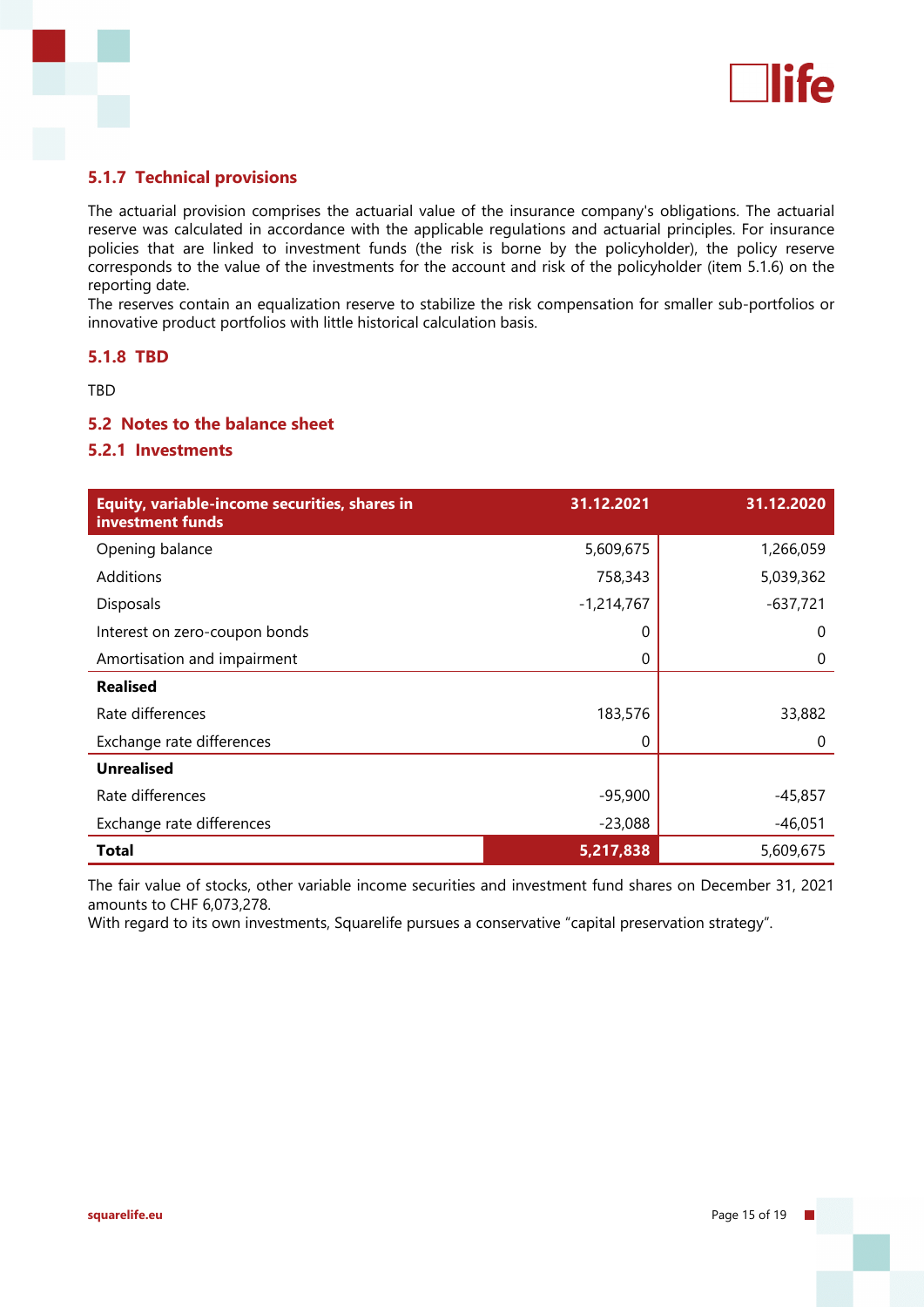

| Debt securities, fixed-income securities | 31.12.2021 | 31.12.2020 |
|------------------------------------------|------------|------------|
| Opening balance                          | 4,382,571  | 2,324,286  |
| Additions                                | 550,182    | 2,544,554  |
| Disposals                                | $-401,350$ | $-530,144$ |
| Interest on zero-coupon bonds            | 0          | 0          |
| Amortisation and impairment              | 0          | 0          |
| <b>Realised</b>                          |            |            |
| Rate differences                         | 1,350      | 8,554      |
| Exchange rate differences                | 0          | $\Omega$   |
| <b>Unrealised</b>                        |            |            |
| Rate differences                         | $-182$     | 36,216     |
| Exchange rate differences                | $-30,850$  | $-895$     |
| <b>Total</b>                             | 4,501,721  | 4,382,571  |

The fair value of bonds and fixed income securities on December 31, 2021 amounts to CHF 4,556,283.

## **5.2.2 Technical provisions, policyholder's investment risk**

| Technical provisions, policyholders' investment risk                            | 31.12.2021 | 31.12.2020 |
|---------------------------------------------------------------------------------|------------|------------|
| Capital investments for the account and risk of life<br>insurance policyholders | 66,801,722 | 64,847,641 |
| Total technical provisions, policyholders'<br>investment risk                   | 66,801,722 | 64,847,641 |

## **5.2.3 Liabilities to affiliated companies**

As of December 31, 2021, there was a liability of CHF -9,592 and deferred income in the amount of CHF 54,185 for services rendered to affiliated companies (Lifeware SA). In 2021, expenses of CHF 517,462 were due to affiliated companies.

Essentially, it concerns IT services and administrative support.

### **5.3 Disclosures to the income statement**

### **5.3.1 Allocation by premiums**

| <b>Allocation by premiums</b> | 31.12.2021 | 31.12.2020 |
|-------------------------------|------------|------------|
| Single premium                | 4,960,939  | 2,616,871  |
| Current premiums              | 6,912,670  | 4,616,983  |
| <b>Total premiums</b>         | 11,873,609 | 7,233,853  |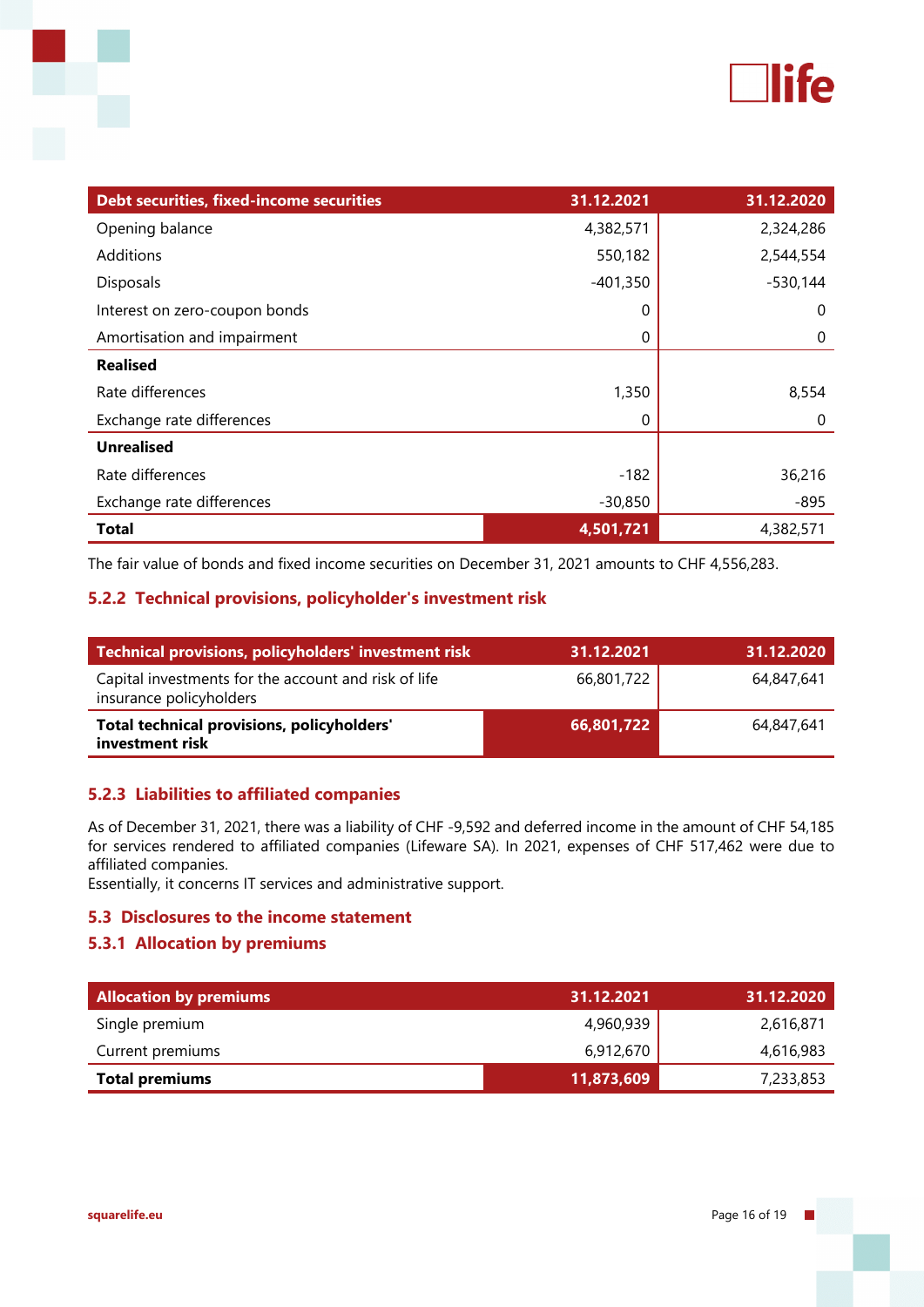

| Allocation of the gross premiums booked according<br>to countries | 31.12.2021 | 31.12.2020 |
|-------------------------------------------------------------------|------------|------------|
| Austria                                                           | 218,950    | 177,504    |
| Czech Republic                                                    | 221,392    | 148,362    |
| Denmark                                                           | 150,252    | 65,788     |
| France                                                            | 240        | $\Omega$   |
| Germany                                                           | 6,045,279  | 5,064,652  |
| Italy                                                             | 723,737    | 303,254    |
| Netherlands                                                       | 1,628,736  | 1,082,709  |
| Other countries                                                   | 2,214      | 0          |
| Poland                                                            | 456,354    | 252,658    |
| Spain                                                             | 142,901    | 64,647     |
| Sweden                                                            | 45,778     | 0          |
| Switzerland                                                       | 237,777    | 74,279     |
| United Kingdom                                                    | 2,000,000  | 0          |
| <b>Total premiums</b>                                             | 11,873,609 | 7,233,853  |

## **5.3.2 Allocation of the gross premiums booked according to countries**

## **5.3.3 Income from investments**

| Income from investments                      | 31.12.2021 | 31.12.2020 |
|----------------------------------------------|------------|------------|
| Debt securities interest                     | 197,291    | 81,147     |
| Allocated sales taxes                        |            |            |
| Gains on the disposal of capital investments | 184,930    | 42,505     |
| <b>Total</b>                                 | 382,221    | 123,652    |

## **5.3.4 Active reinsurance with an associated service contract**

Within the framework of active reinsurance, there is an associated service contract that is inseparably linked to the reinsurance contract. Income related to reinsurance business is reported in the technical account (section "Other underwriting income for own account"). The income and expenses associated with the service contract are reported in the non-technical account (sections "Other income from usual business activity" / "Other expenses from usual business activity").

## **5.4 Other disclosures**

## **5.4.1 Employees**

An average of 1.50 employees were employed in the reporting year (previous year: 1.50 employees).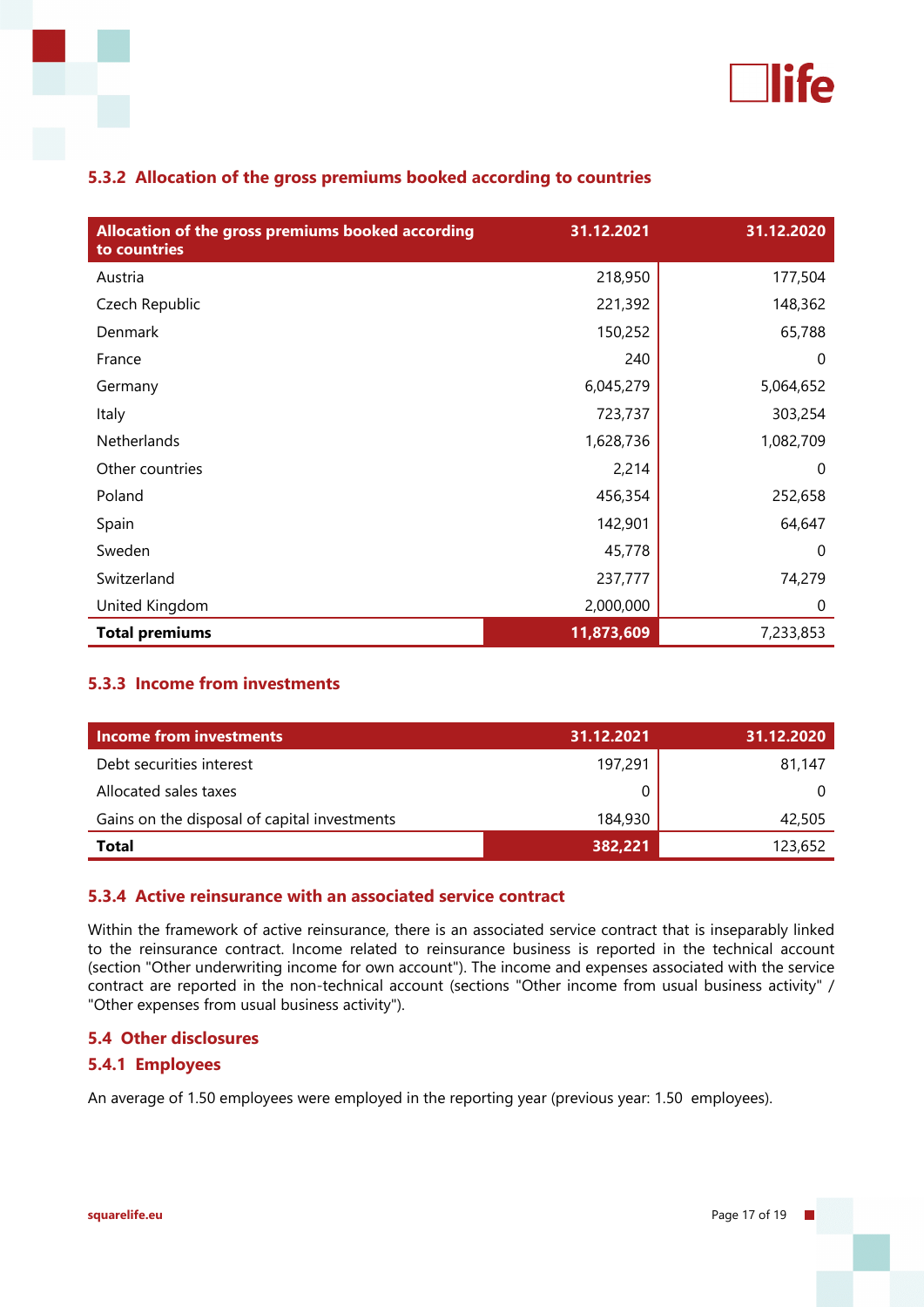

## **5.4.2 Fixed remuneration of the administrative and managerial organs**

Members of the Administrative Board were granted total remuneration totaling CHF 30,000 in the year under review.

Members of the Executive Board were granted total remuneration totaling CHF 155,000 in the year under review.

### **5.4.3 Share capital**

As of December 31, 2021, the share capital totaled CHF 7 Millionen.. It consists of 7,000 registered shares with a nominal value of CHF 1,000 each.

#### **5.4.4 Name and registered office of the parent company**

The shares of Squarelife Insurance AG, Ruggell are 100% owned by Squarelife Holding SA, 6934 Bioggio, Switzerland.

#### **5.4.5 Auditor's fees**

The auditing services provided for the 2021 business year amount to CHF 78,468.

### **5.4.6 New Class of Insurance**

On 7 September 2020, Squarelife received the approval for the insurance class "health insurance". Due to the sales preparations, it was not yet possible to generate any substantially significant new business in 2020. In December 2020 were underwritten the first 37 health insurance contracts. A technical account for the non-life insurance (health insurance) has therefore been made for the first time for 2021. With 166,410 francs written premiums, the underwriting result was negative, as expected. The acquisition and administrative expenses of 131,273 francs include both the costs directly attributable to the insurance class "health insurance" and a share of the costs not directly attributable to an insurance class.

### **5.4.7 Events after the reporting date**

There were no significant events.